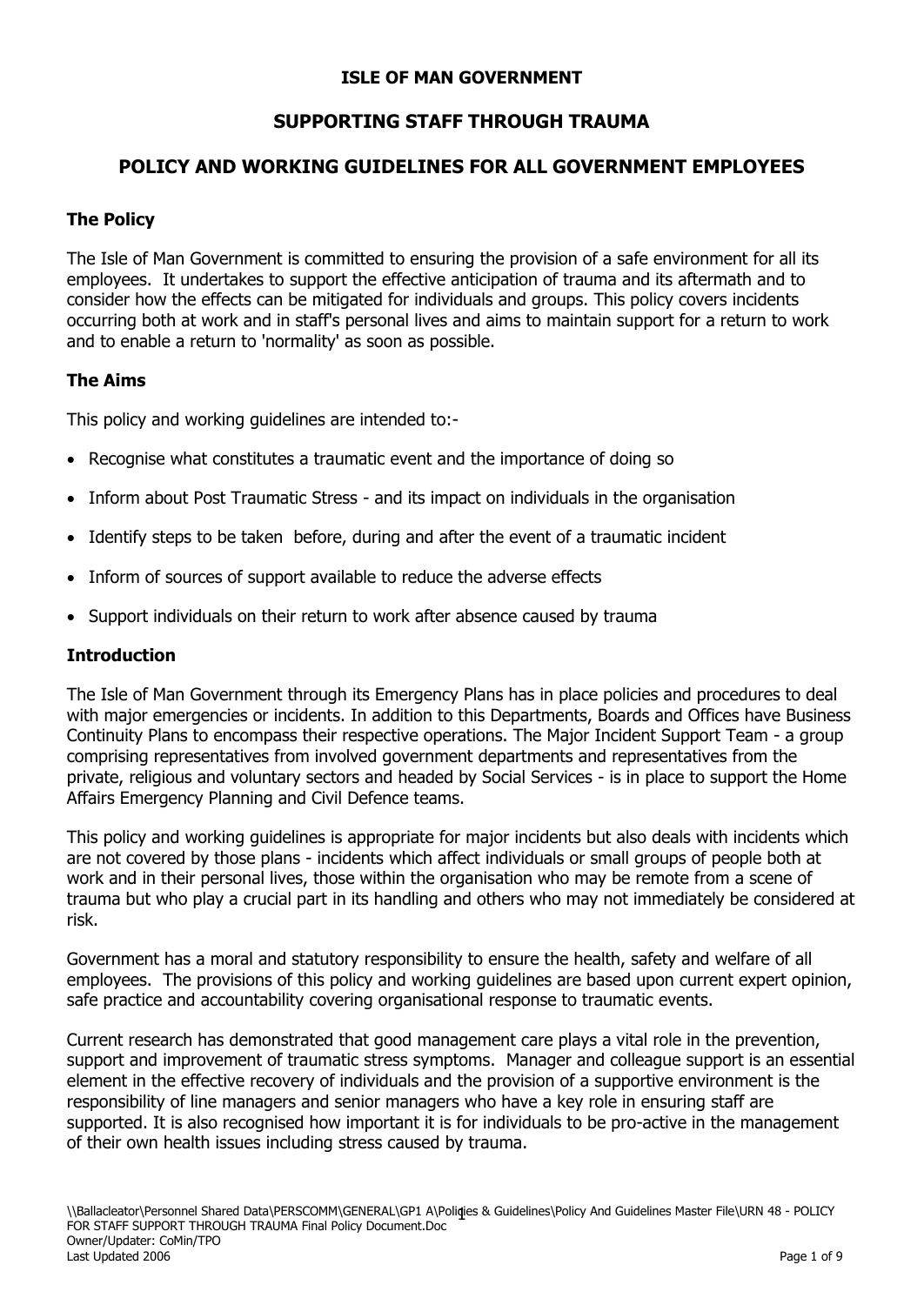Current research also suggests people will differ widely in their reactions to trauma and how they respond to any supporting procedures offered. However an awareness of the following points is important:-

- Individuals have a responsibility in the first instance for their own health and welfare and to be aware of this policy and guidelines.
- Managers have a responsibility to their work-force to raise awareness of the support that is available for individuals who have experienced a traumatic incident at work or in their personal life.

Managers will need to evaluate the necessity for certain measures including risk assessment, training and education in trauma related stress and its effects and rehearsal of traumatic incident procedures for their particular work area.

## **Training**

Training can be provided to promote an understanding of traumatic stress, its impact and how to cope with it. (See support systems). Each Department, Board or Office must have their own response to trauma which adheres to this government policy.

# **Communication**

Good clear lines of communication during and after an incident are very important and need to be established and tested in preparation for a critical or traumatic incident.

# **Defined practices**

Clearly defined practices for managing incidents where-ever possible, clear guidance on dealing with the immediate aftermath of an incident and longer term support for employees are vital. These approaches, adapted to differing organisational needs, will minimise the potential harm of Post Traumatic Stress and therefore lessen any adverse affect on individuals and the organisation as a whole.

## **What is a traumatic event**

Any occurrence which causes **emotional shock** to one or more individuals can be classed as traumatic. It is important that this is recognised at an early stage so that help and support can be given by management and colleagues and sought from the appropriate sources as required. Support from line managers and above for employees affected is crucial and the provision of a supportive environment will assist with the recovery of anyone suffering the effects of witnessing or being involved in trauma.

## **What is Post Traumatic Stress**

Post Traumatic Stress is a **normal reaction** to an event outside the range of normal human experience. The following are examples of incidents which may lead to Post Traumatic Stress:-

- Threat of or serious injury or death involving close friends/family/colleagues
- Deaths of children
- Serious abuse/injury to children
- Hostage incidents
- Life threatening risks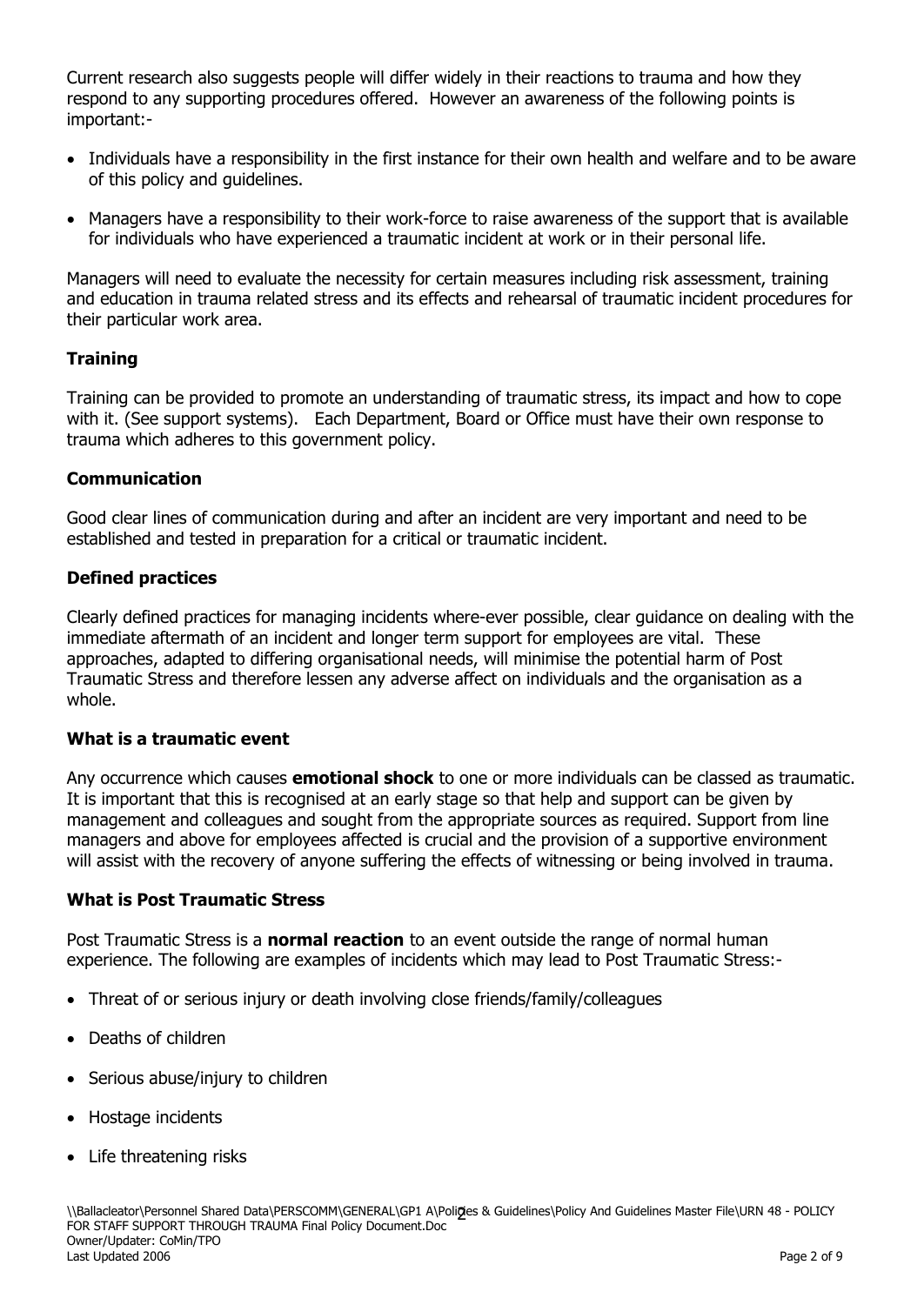- Suicide
- Murder
- Accident leading to or involving fatalities or serious injury
- Witnessing any of the above
- Any incident involving unusual circumstances that produces a high level of emotion. This can also occur where there is prolonged involvement associated with death, for example if someone has witnessed protracted suffering possible in the terminally ill or where lengthy procedures such as a trial, hearing or enquiry are necessary.

# **The effects of Post Traumatic Stress**

As stated before this is a **normal reaction to an extreme event**. Symptoms may include:-

- Anxiety
- Sleep problems and exhaustion
- Irritability
- $\bullet$  Increased emotional state crying
- Withdrawal from relationships and/or sexual difficulties
- Loss of appetite
- Flash-backs, intrusive thoughts and images of the incident
- Avoidance of place incident happened, or thought or discussion regarding incident
- Depression
- Lack of motivation
- Fear/shame/guilt/anger/bitterness
- Physical problems skin rashes, vomiting, palpitations, sweats
- Lack of concentration
- Increased use of alcohol or drugs.

These symptoms are normal and may last 2 - 3 months after the event. The symptoms that may be experienced can be severe enough to affect people's day to day lives and their ability to work. However, if they are persistent or causing distress help and support can be sought at any time from the sources listed at the end of this document.

## **Working Guidelines**

These procedures are for incidents involving individuals or small groups of people who may be at risk through trauma occurring at work or in an individual's personal life.

Any traumatic incident happening at work will be reported to the manager by those involved or witnessing the incident. The manager will seek the necessary help of emergency and medical teams,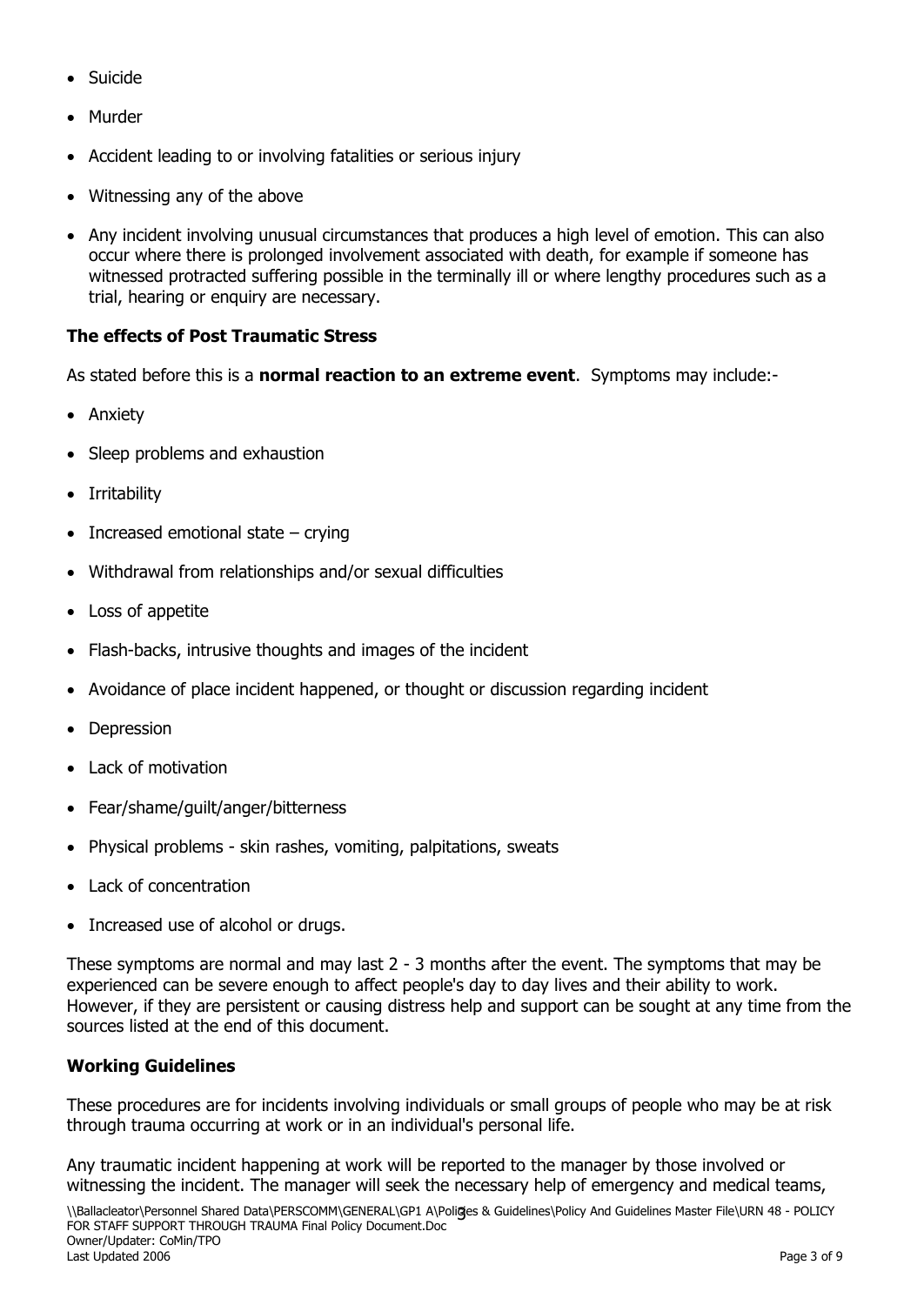record the incident, and maintain an awareness of the possible need for intervention to support those involved, those witnessing the incident and support for him or herself. (See Support Systems)

For major public incidents involving many casualties the Home-Affairs Emergency Planning and Civil Defence Team will be informed and the Major Incident Team headed by Social Services will co-ordinate procedures. However in the event of a major incident the support outlined below is also appropriate.

The government is the major employer on the Isle of Man and as such it is inevitable that a higher proportion of the emergency, medical and specialist service staff called on to deal with a traumatic event will know some of those involved. As this is likely to put even greater pressure on the existing members of the public services consideration must be given to "drafting- in" qualified help and support for affected organisations. (See Support Systems)

#### **Before an incident at work**

During the operational planning stage plans must be made (if they are not already in existence) to cater for the possibility of a traumatic incident and direct lines of communication established. Many Departments, Boards and Offices will have an Emergency Plan or Business Continuity Plan which, if not already providing for trauma support, should be amended to do so.

#### **Risk Assessment**

Risk assessment is a legal requirement in the Isle of Man from  $1<sup>st</sup>$  October 2004 and the Health and Safety at Work Act, as applied to the Island, requires managers to ensure the health, safety and welfare of its employees, so far as reasonably practicable and suitable and sufficient risk assessments demonstrate that this has been done.

It is important to identify individuals and groups within an area of operation where the risk of traumatic incident is high. This is already done in many Departments, Boards and Offices. Risk assessment can enable prioritisation of resources and the implementation of arrangements to be made to significantly reduce the likelihood of a person becoming traumatised. Further information about risk assessment can be obtained from Departmental Health and Safety Officers or the Principle Health and Safety Advisor in the Personnel Office.

Risk assessment can also be used as a part of the return to work process following a traumatic incident and consideration can be given to providing additional support or adjusting the individuals working arrangements for a period of time. Further guidance on this is outlined later in the document.

#### **Training**

There are a number of responses to traumatic incidents but one immediate response might be 'Defusing'. This is an informal process carried out by a trained supervisor, manager or other appropriate person after an incident. They are ideally placed in the first instance to:-

- Be aware of such incidents
- Be able to respond promptly
- Be aware of other influencing factors recent stressful events at home or work
- Be able to monitor how individuals appear to be responding
- Be able to request professional support at an early stage.
- Be aware of other formal processes such as the Police Force ' Post Incident Management' procedure and other operational issues.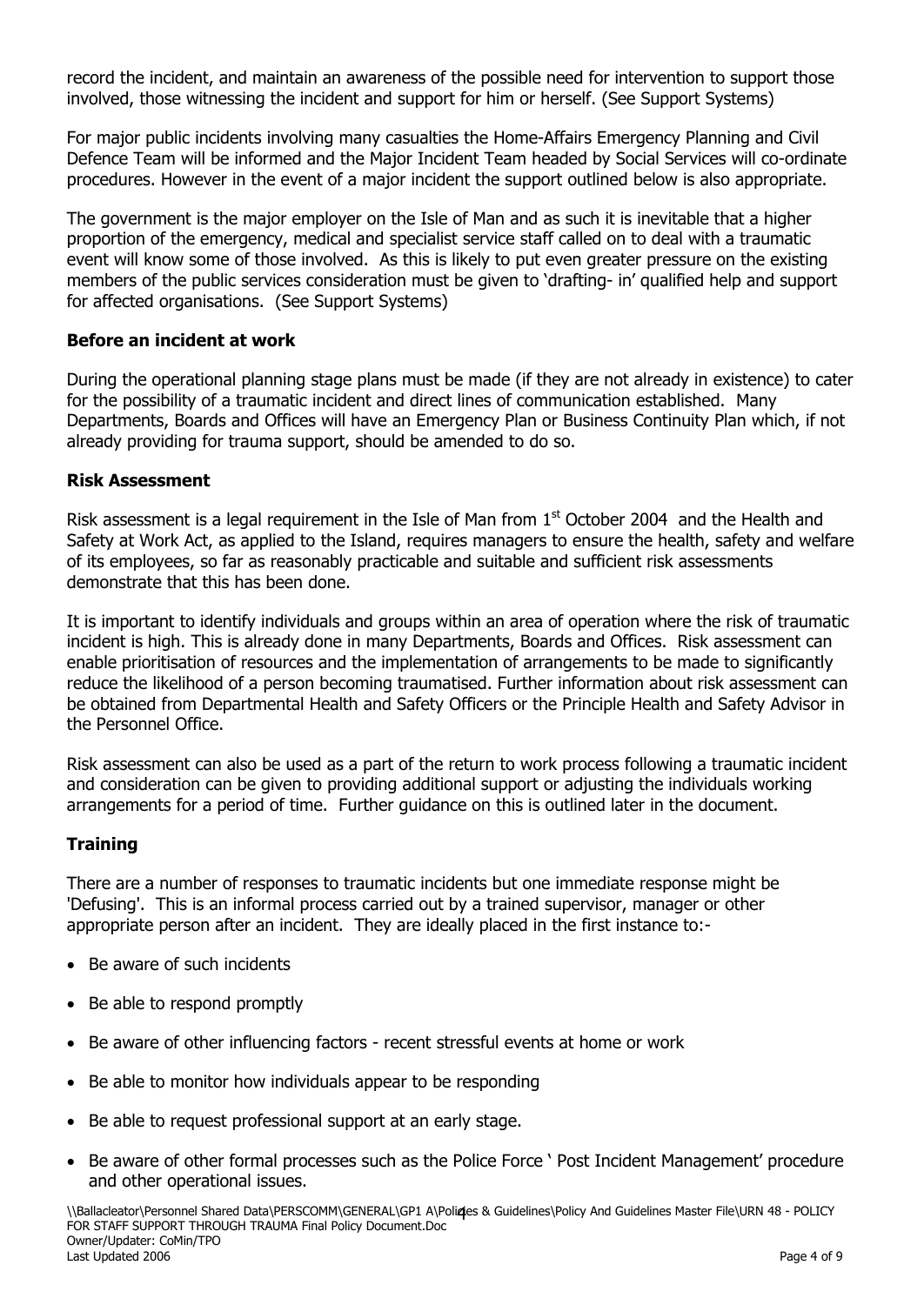Individual organisations must decide who will receive such training.

The Major Incident Support Team, the Staff Welfare Service and the Department of Home Affairs Staff Welfare Officer have trained officers who can provide Trauma or Critical Incident Debriefing. This is a more formal response that seeks to normalize the affects of trauma and is usually carried out 36 to 72 hours after the incident. (See Support Systems)

#### **During an incident at work**

Support from line managers for employees affected at this time is crucial. Support for the line managers is also essential and it is important that communication with a more senior manager is kept open to assist this process.

It is the line manager"s responsibility to identify a traumatic incident - recognised as an occurrence which causes trauma to one or more individuals - and request emergency services or medical attention as appropriate. Support will also be sought as appropriate from:-

- Own Personnel/HR offices
- The Staff Welfare Services
- Mental Health teams
- Occupational Health teams (where available)
- Contracted private providers
- Major Incident Support Team

Staff directly and indirectly involved will be advised of the support systems available to them as soon as is reasonably practical by their manager or suitably trained persons from the above list.

If the incident is prolonged consideration should also be given to the provision of rest breaks, food and drink and also facilitating communication with family. From the research gathered at this time these points have been found to be invaluable to those caught up in traumatic situations.

All other staff within the immediate Department will subsequently be informed about support available as soon as is practical.

Managers and individuals will maintain an awareness of and possible need for support for others involved on the periphery and take the necessary supporting action i.e.:-

- those whose relatives were involved
- those who took the first telephone calls regarding the incident
- those typing reports of the incident
- those for whom there may be other influencing factors recent stressful events at home and work.
- those whose work-load is increased because of the incident for example covering for absent colleagues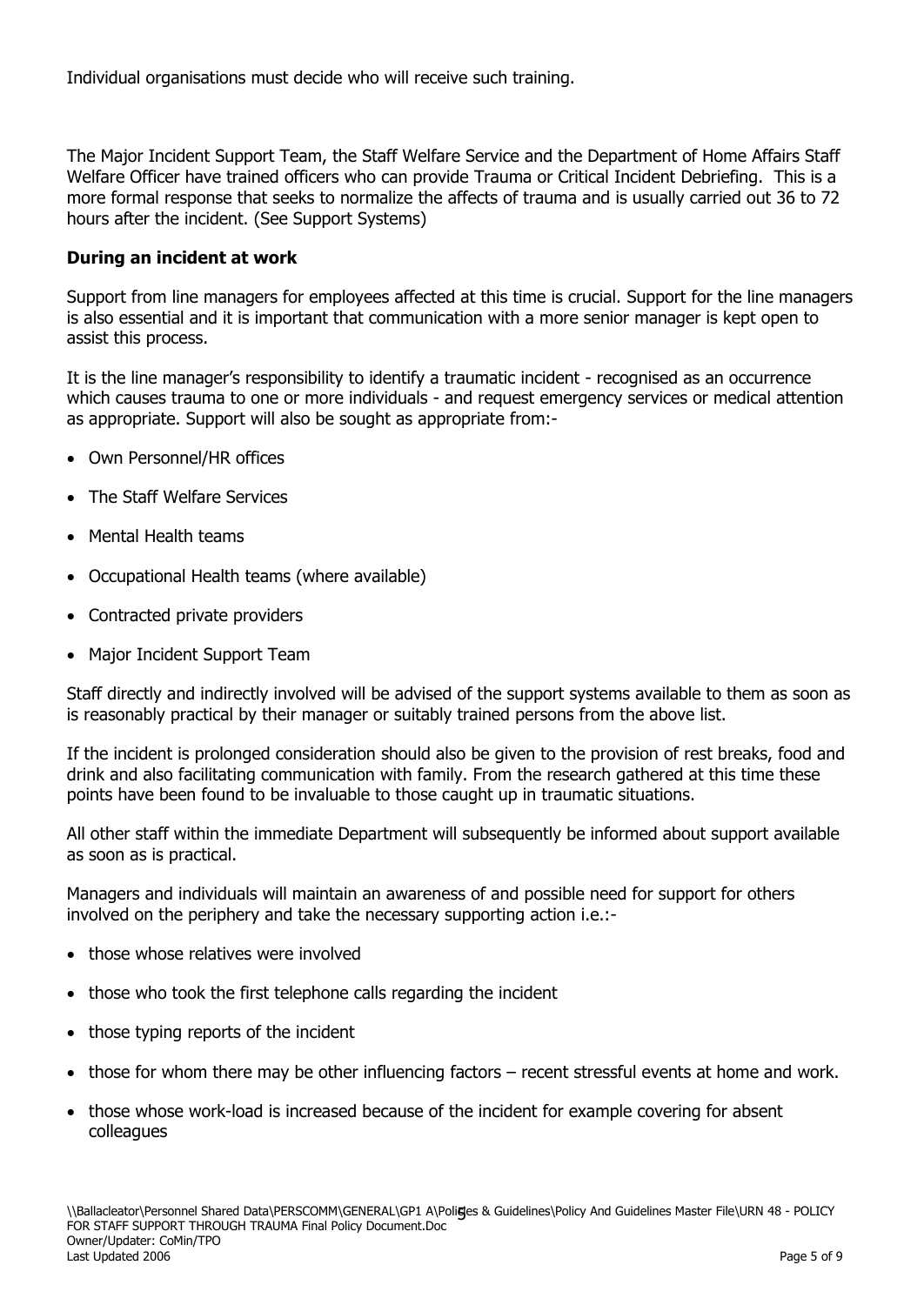Managers will also maintain an awareness of their own needs for support and senior managers must be aware of the possible needs of their staff.

#### **Following an incident at work**

Paper recording – the appropriate documentation must be completed by line managers to record the incident and the action taken for the purposes of audit, to ensure that all has been done for the individuals concerned and to minimise the possibility of litigation.

Maintaining contact with individuals and groups affected after an incident is part of the managerial role and has been identified as one of the beneficial factors that can influence how employees cope in the weeks to follow. Acknowledging that there may be a **continued impact** in the work place for some individuals and discussing how best to manage these with those involved may well help alleviate long term effects.

Consideration of the following will be helpful:-

- Individuals will consider their own needs and stress levels
- Managers will be aware of stress levels of all staff
- Frequent breaks in work should be taken and encouraged
- Time will be allowed for informal de-briefing (off-loading) initially
- If possible extra days off on compassionate grounds should be granted
- Where appropriate formal de-briefing through the recognised trained providers will be organised
- All staff will be reminded of the support available
- Consideration must also be given to those who may have covered wider and more varied duties under pressure whilst other staff members have been off sick or on other duties because of the incident.
- Consideration may be given to drafting in further trained staff whilst the organisation recovers

**Staff who have been absent** from work because of a traumatic incident will be fully supported on their return to work and issues such as:-

- Where they will work
- Who they will work with
- If a gradual return is appropriate
- What support will be available on their return to work
- What other changes need to be addressed as a temporary or permanent measure, will be discussed and facilitated where-ever possible.

A risk assessment may be appropriate in the above circumstances.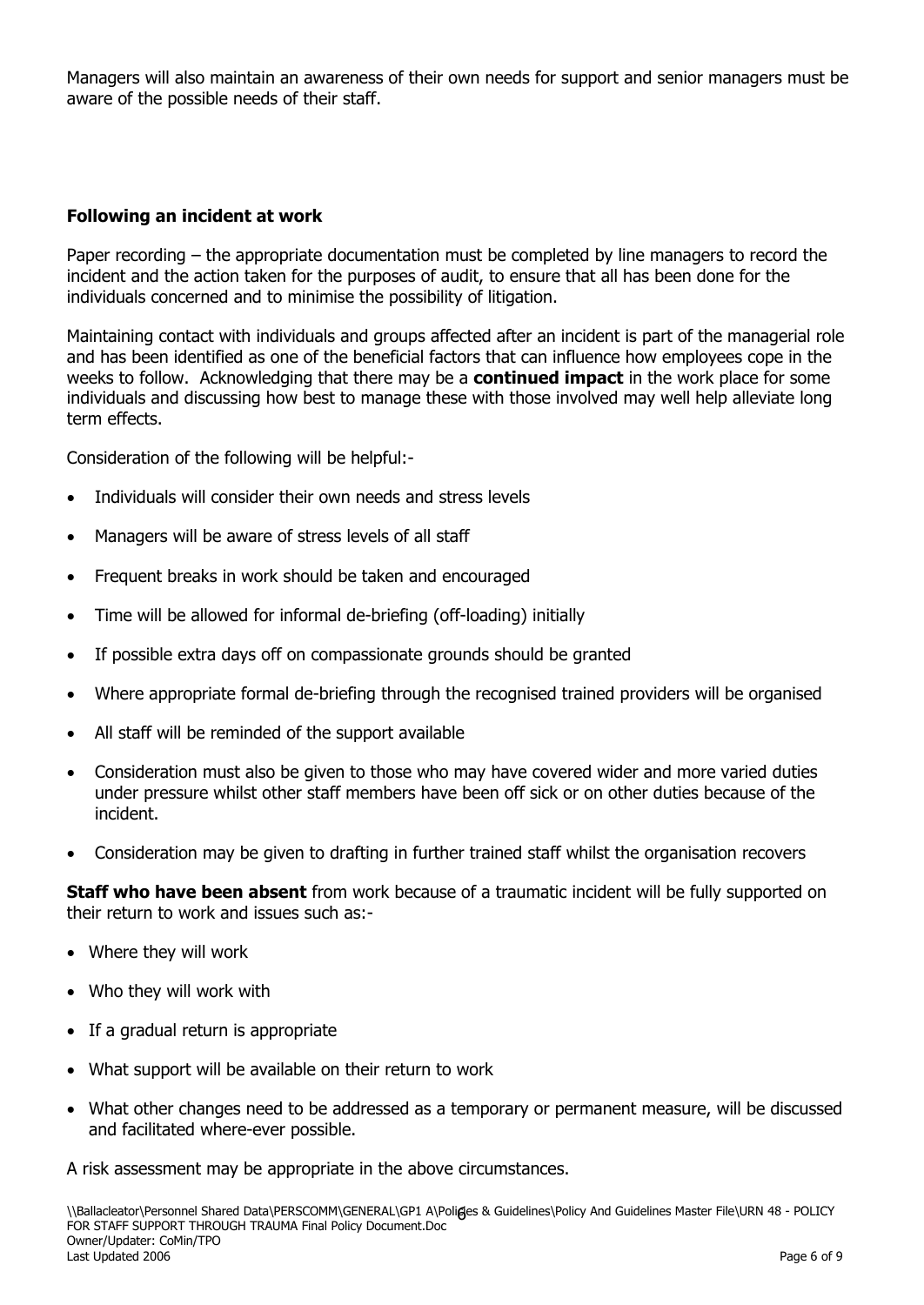In incidents such as the **death of a work colleague** consideration should be given to inviting the Government Staff Welfare Service or another provider to visit the work place to let people know of the different types of support available.

For those who may have to give evidence at a hearing, trial, Inquest or enquiry it may be appropriate for consideration to be given to time off on compassionate grounds or organise shifts or duties around the event for the individuals concerned.

An awareness of the first and subsequent anniversaries of a particular traumatic event is important and individuals and line managers may wish to give consideration to how this will be managed.

Following a traumatic incident at work Departments must conduct a full review of procedures and events within two to three months with the emphasis on improvement of the handling of the situation bearing in mind that no two incidents will be alike and that lessons will always be learned.

## **Following an incident outside of work**

There may be occasions when traumatic incidents affect an individual's personal life and the way in which they are supported by managers and colleagues can significantly assist their recovery and ability to work. In the event of such an incident being reported the support systems below are also appropriate. A similar level of support should be offered as that defined in **Following an incident at work**.

## **Support Systems**

The support systems outlined below are applicable where a traumatic incident happens either at or outside of work. Support and information can be requested by individuals or managers.

- Government Staff Welfare Service St Georges Court, Upper Church Street, Douglas. Tel 687027
- Department of Home Affairs Welfare Service Tel 685182 or 486253
- DHSS Central Referral Team Trauma Support Tel -642860
- DHSS Occupational Health Services Nobles Hospital, Tel 642150 (for DHSS staff and those Public Service bodies with the appropriate contracts with DHSS Occupational Health)
- Work-well Occupational Health Service Civil Service Staff (Management referrals only)Tel 0151 2241400
- Major Incident Support Team Emergency Response Team Leader– Mike Williamson Social Services Tel - 656061
- Critical Incident Debriefing Co-ordinator (Major Incident Support Team) Steve Hobbs Tel 642878
- Home Affairs Emergency Planning and Civil Defence Tel 694300
- GP referral to DHSS run confidential counselling service Tele 642540
- Own GP
- Private counsellors Telephone numbers in phone directory
- Self Help Leaflets and literature available from libraries, GPs surgeries and book shops, the Government Staff Welfare Services and the Internet. Useful web links:- [www.uktrauma.org.uk](http://www.uktrauma.org.uk/) and [www.trauma-pages.com](http://www.trauma-pages.com/) also [www.nittinghamshirehealthcare.nhs.uk/trauma](http://www.nittinghamshirehealthcare.nhs.uk/trauma).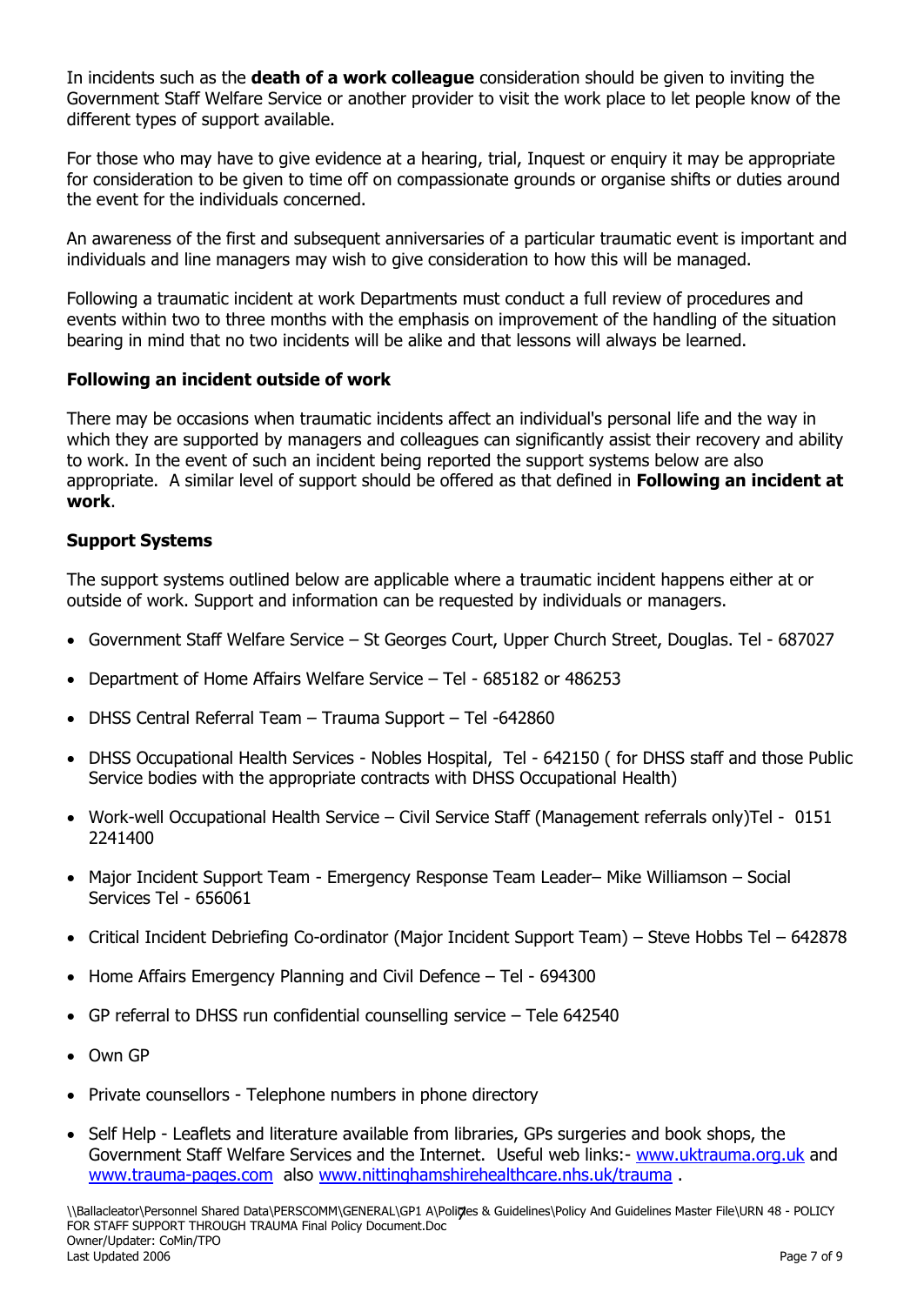This policy and working guidelines will be reviewed by the Staff Welfare Service each December.

## **References**

Whilst formulating this policy and guidelines information from the following sources, publications, documents and research briefs have been considered:-

Health and Safety at work Act 1974 as applied to the Isle of Man

Rose S, Bisson J, Wessley S, Psychological debriefing for preventing post traumatic stress disorder (PTSD) (Cochrane Review) In the Cochrane Library Issue1 2003 Oxford date software

The Pros and Cons of Stress Debriefing – Jane"s Law Enforcement – [www.janes.com](http://www.janes.com/)

An article from International Police Review 3 Dec 1998.

HSE Press Release E210:00 – 6 November 2000 - <http://hse.gov.uk/press/e00210.htm>

Frank Parkinson BA Dip Th - Consultant and Trainer on Counselling and Trauma [fwparkinson@hotmail.com](mailto:fwparkinson@hotmail.com)

Frank Parkinson - "Coping with Post-Trauma Stress" Sheldon Press – 2000

Society for Human Resource Management – Critical Incident Response Planning

Information re the change-over from "Critical Incident De-briefing" to "Post Trauma Support" from Brian Smith – Chief Welfare Officer, Ministry of Defence, Occupational Welfare Service, Room 578, St Giles Court, 1-13 St Giles High Street, London.

Policy on the provision of Post Incident Psychological Debriefing – Gary Reynolds Isle of Man Government DHSS, Mental Health Service, Mental Health Resource Centre, Strang, Isle of Man.

Information from Research by Simon Wessely, professor of psychological medicine, Kings College, London.

Isle of Man Government, DHSS Mental Health Services, Adult Mental Health, Counselling Service - Trauma After Care Policy.

Health and Safety Executive (1998) "From Accidents to Assaults. How organisational responses to traumatic incidents can prevent post traumatic stress disorder in the workplace" The Institute for employment studies 195/1988.

Hetherington,A. (1994) "Human resource management in times of stress"

Thames Valley Police Human Resources Policy Handbook – Stress Management Policy Sections 5 and 6.

Suzanna Rose – 'Coping with Traumatic Experiences' Royal Holloway University of London, Egham, Surrey. 07771 867824